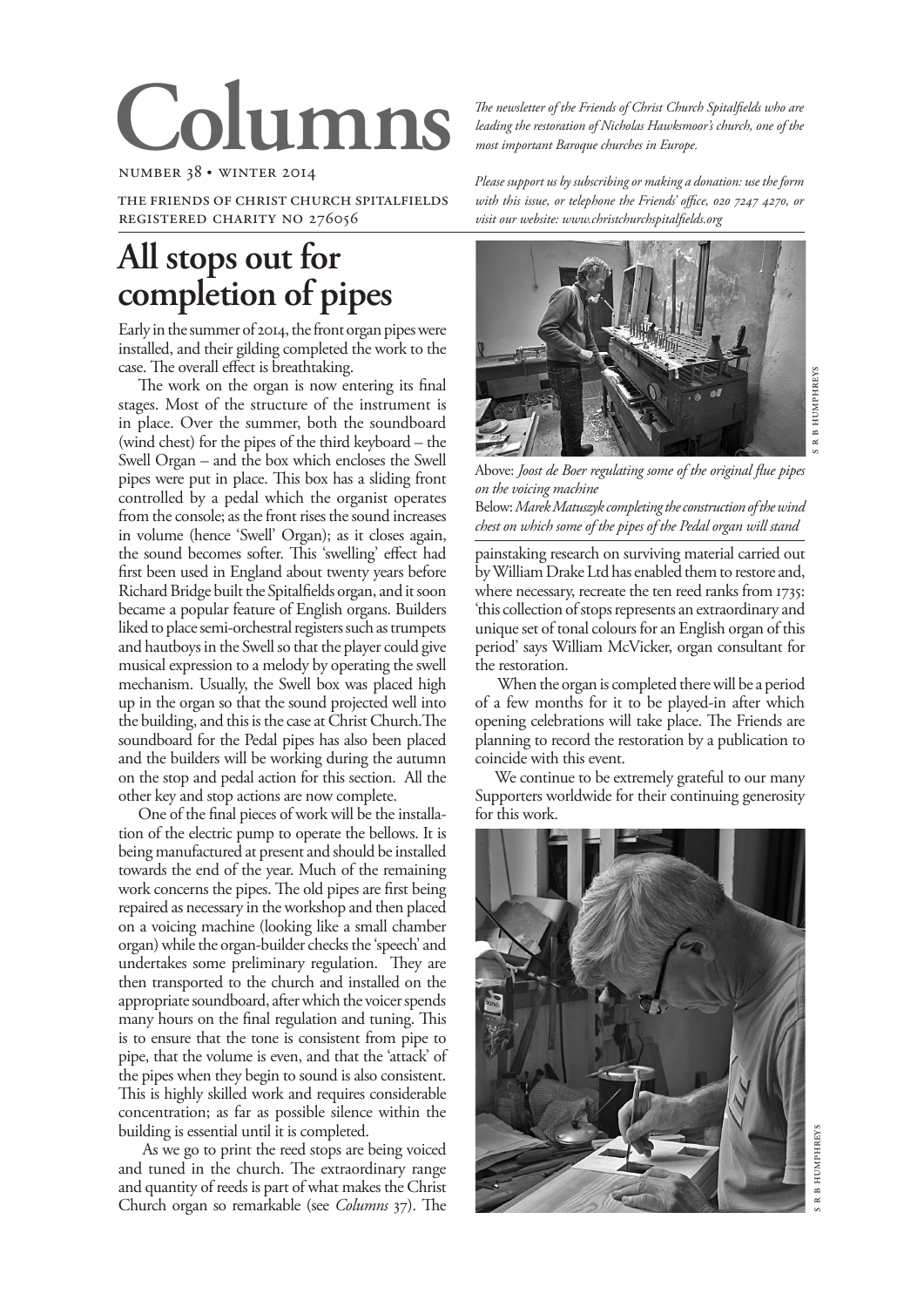### **Eleanor Murray**

#### **Former Chair and Patron of The Friends**

The Friends are extremely sad to record the death of Eleanor Murray in August 2014. Eleanor was Chair of the Friends from 1983 until 1996 and played a key role in the 1980s and 90s when the progress of the restoration was slow and any possibility of money from the Heritage Lottery Fund appeared as a distant dream.

#### *Peter Davies, trustee of the Friends writes:*

When asked to write about Eleanor Murray for *Columns*, my immediate reaction was 'Why me, surely other people knew her better than me?' And then the penny dropped. Almost all of the people I was thinking of, those who I would have thought of as her closest contacts: Michael Gillingham, Eric Elstob etc., the dearest and most loyal Friends of Christ Church twenty and thirty years ago, have also died. So, perhaps, she is the last of a generation and it does fall to someone a generation younger to try and do her tribute.

As Honorary Surveyor to the Trustees of the Friends of Christ Church, a person over 30 years her junior and only 25 when I began, I always regarded my relationship with Eleanor as professional. This is why I do not claim to have known her personally. However, it soon became obvious that, amongst the difficulties, complexities and conflicts which saving Christ Church threw up, Eleanor, as Chair of the Friends, was a rock solid bastion of integrity, selflessness and calm, who could be relied on, without question, to stay whatever course we might be presented with. She had the culture, education, wisdom and faith not only to know the difference between right and wrong but to stick with it against all odds in the sure belief that only that approach could guarantee to put us on the right side of history in the long run.

In this, Eleanor personified so many other similar Friends and the very culture of the Friends itself: a body which, even in my own time, has seen three Rectors and many pcc members arrive with their well-intentioned bright ideas, throw their ideas in and then leave after a few years. Oh how Christ Church, enormous, glorious Christ Church, needed and needs long-term guardians like Eleanor, a true bastion against the short-sighted, the vain and the self-righteous.

To put Eleanor and her contribution into perspective, we have to remember and tell those who never experienced it, what London, East London, Spitalfields and Christ Church were like only 30 years ago. This was before the City of London we now know existed. East London still had uncleared bomb sites from the Second World War, the decline in the population of London after the Second World War had not reversed and areas like Notting Hill, Pimlico and Spitalfields were characterised by squatted houses, empty properties and urban decay. I bought my first house in Bow for £10,000 in 1983. Eric Elstob bought 14 Fournier Street for £20,000 at about the same time and Michael Gillingham bought 4 Fournier Street for £16,000 (if my memory serves me correctly). We all took our hearts in our hands moving into East London and seriously feared that we were making the biggest mistake of our lives. Things got worse: by the end of the 80s,

mortgage interest rates rose close to 20% and the housing market collapsed. Those who dared to walk down Fournier Street or Princelet Street in those days could still experience Dickensian London. The daily and normal experience was rats, prostitutes, boarded up houses, homeless people, drunks and bottles in the gutter. It was as if no-one wanted to know. The only raison d'etre for Spitalfields was the early morning fruit and veg market in which 4 Fournier Street served as a banana warehouse. Bangladeshi immigrants had taken over many houses, including 14 Fournier Street, as probably the cheapest real estate available near Central London and packed the floors with sewing machines continuing the Spitalfields rag trade tradition from the 18th century when the French Protestant refugees had brought the silk industry to the area.

Towering above this Dickensian dereliction and den of iniquity was Christ Church, also derelict, closed and a ripe target for vandalism, de-consecration, demolition and redevelopment. Only Eleanor and a handful of stalwarts held the line against the assets strippers and Philistines. Luckily, they were people of such calibre and resolve that they held the ground long enough for history to turn out right.

In passing, I also mention Richard MacCormac, the architect and Spitalfields resident who sadly also died this year. Forty years ago, he personally paid for the floodlighting of the tower at Christ Church, which was then an empty and derelict building. What a farsighted idea that was to give nightly prominence to Christ Church on Commercial Street even only as a monument. This was done with a single very large light bulb strategically located at ground level shining up obliquely at the full height of the tower from the south west to create the mysterious and unforgettable perspective, shadows etc. which still strike night-time visitors today. Richard, like Eleanor, both Scots, knew instinctively how 'less is more'.

London, the City, Spitalfields and Christ Church in 2014 are now in a completely different world from that of 30 years ago. Literally no-one then envisaged Rolls Royces parked in Fournier Street. Actually, Eleanor, Eric Elstob and Michael Gillingham surely did not envisage or care about that either. What they did in their own time and their own way was just what they believed to be right and true to their culture and history as they believed it should be preserved and written. Look at Christ Church now, be reminded of how it was and consider how otherwise history might have turned out. Then add up the credit due to Eleanor and the early Friends of Christ Church.

#### *Eleanor Murray b. 28 November 1931, d. July 2014*